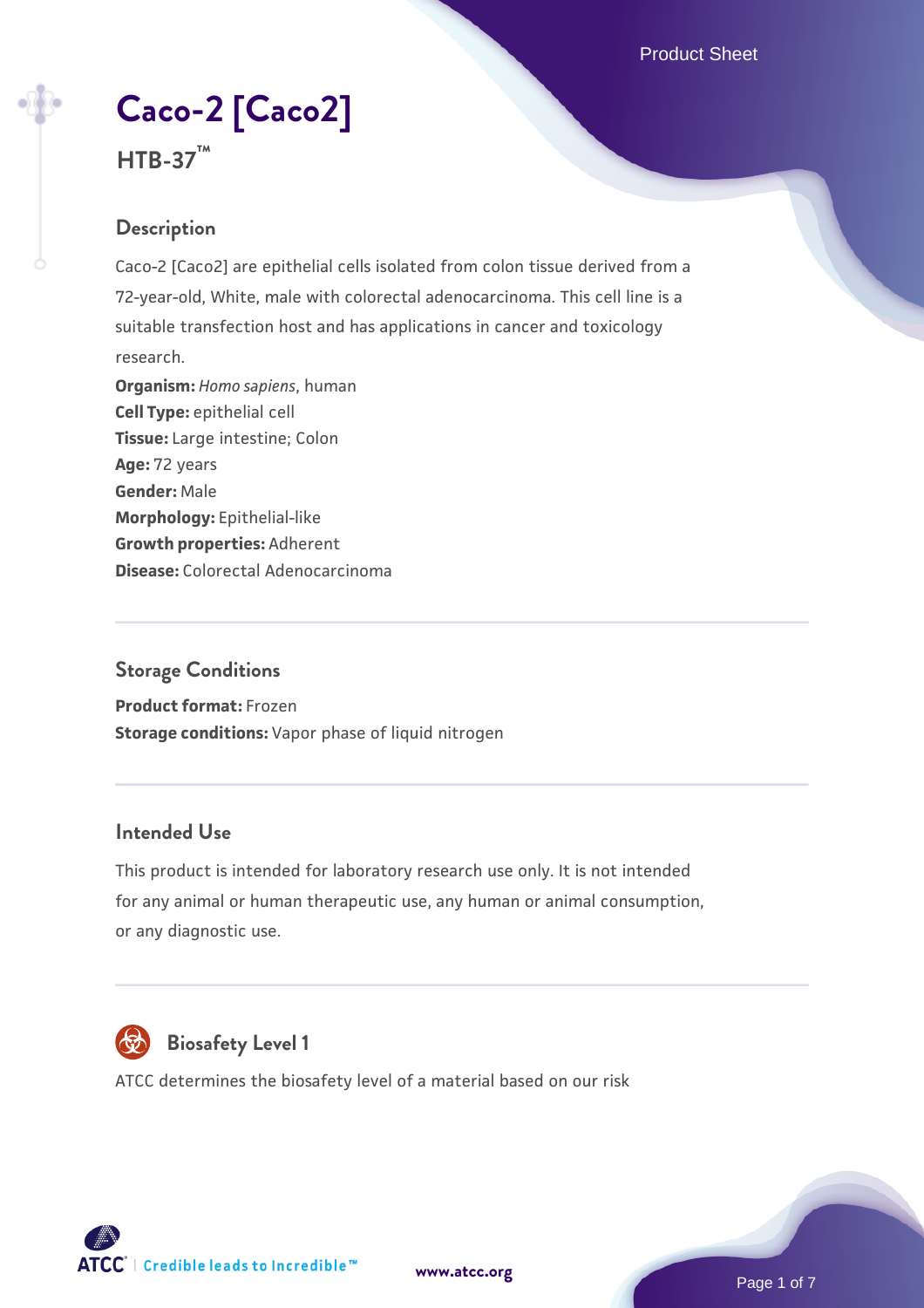

assessment as guided by the current edition of *Biosafety in Microbiological and Biomedical Laboratories (BMBL)*, U.S. Department of Health and Human Services. It is your responsibility to understand the hazards associated with the material per your organization's policies and procedures as well as any other applicable regulations as enforced by your local or national agencies.

ATCC highly recommends that appropriate personal protective equipment is always used when handling vials. For cultures that require storage in liquid nitrogen, it is important to note that some vials may leak when submersed in liquid nitrogen and will slowly fill with liquid nitrogen. Upon thawing, the conversion of the liquid nitrogen back to its gas phase may result in the vial exploding or blowing off its cap with dangerous force creating flying debris. Unless necessary, ATCC recommends that these cultures be stored in the vapor phase of liquid nitrogen rather than submersed in liquid nitrogen.

#### **Certificate of Analysis**

For batch-specific test results, refer to the applicable certificate of analysis that can be found at www.atcc.org.

#### **Growth Conditions**

**Temperature:** 37°C **Atmosphere: 95% Air, 5% CO<sub>2</sub>** 

**Handling Procedures Unpacking and storage instructions:**



**[www.atcc.org](http://www.atcc.org)**

Page 2 of 7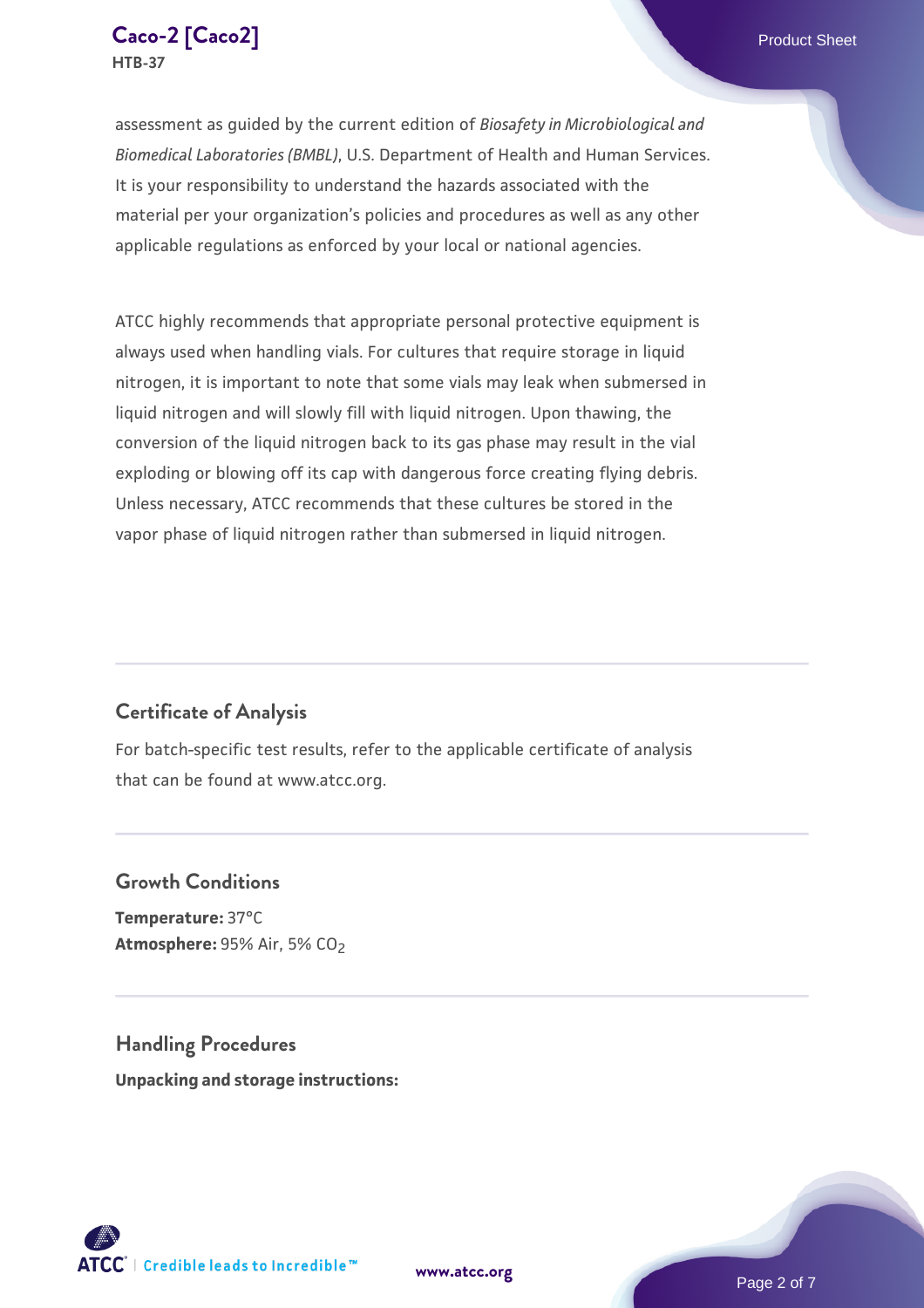- **HTB-37**
	- 1. Check all containers for leakage or breakage.
	- 2. Remove the frozen cells from the dry ice packaging and immediately place the cells at a temperature below -130°C, preferably in liquid nitrogen vapor, until ready for use.

**Complete medium:** The base medium for this cell line is ATCC-formulated Eagle's Minimum Essential Medium, Catalog No. 30-2003. To make the complete growth medium, add the following components to the base medium: fetal bovine serum to a final concentration of 20%. **Handling Procedure:**

To insure the highest level of viability, thaw the vial and initiate the culture as soon as possible upon receipt. If upon arrival, continued storage of the frozen culture is necessary, it should be stored in liquid nitrogen vapor phase and not at –70°C. Storage at –70°C will result in loss of viability.

- 1. Thaw the vial by gentle agitation in a 37°C water bath. To reduce the possibility of contamination, keep the O-ring and cap out of the water. Thawing should be rapid (approximately 2 minutes).
- 2. Remove the vial from the water bath as soon as the contents are thawed, and decontaminate by dipping in or spraying with 70% ethanol. All of the operations from this point on should be carried out under strict aseptic conditions.
- 3. Transfer the vial contents to a centrifuge tube containing 9.0 mL complete culture medium and spin at approximately 125 x g for 5 to 7 minutes. Discard supernatant.
- 4. Resuspend the cell pellet with the recommended complete medium and dispense into a  $25 \text{ cm}^2$  culture flask. It is important to avoid excessive alkalinity of the medium during recovery of the cells. It is suggested that, prior to the addition of the vial contents, the culture vessel containing the complete growth medium be placed into the incubator for at least 15 minutes to allow the medium to reach its normal pH (7.0 to 7.6).
- 5. Incubate the culture at 37°C in a suitable incubator. A 5% CO<sub>2</sub> in air atmosphere is recommended if using the medium described on this product sheet.

**Subculturing procedure:** Volumes are given for a 75 cm<sup>2</sup> flask. Increase or decrease the amount of dissociation medium needed proportionally for culture vessels of other sizes. Corning® T-75 flasks (catalog #430641) are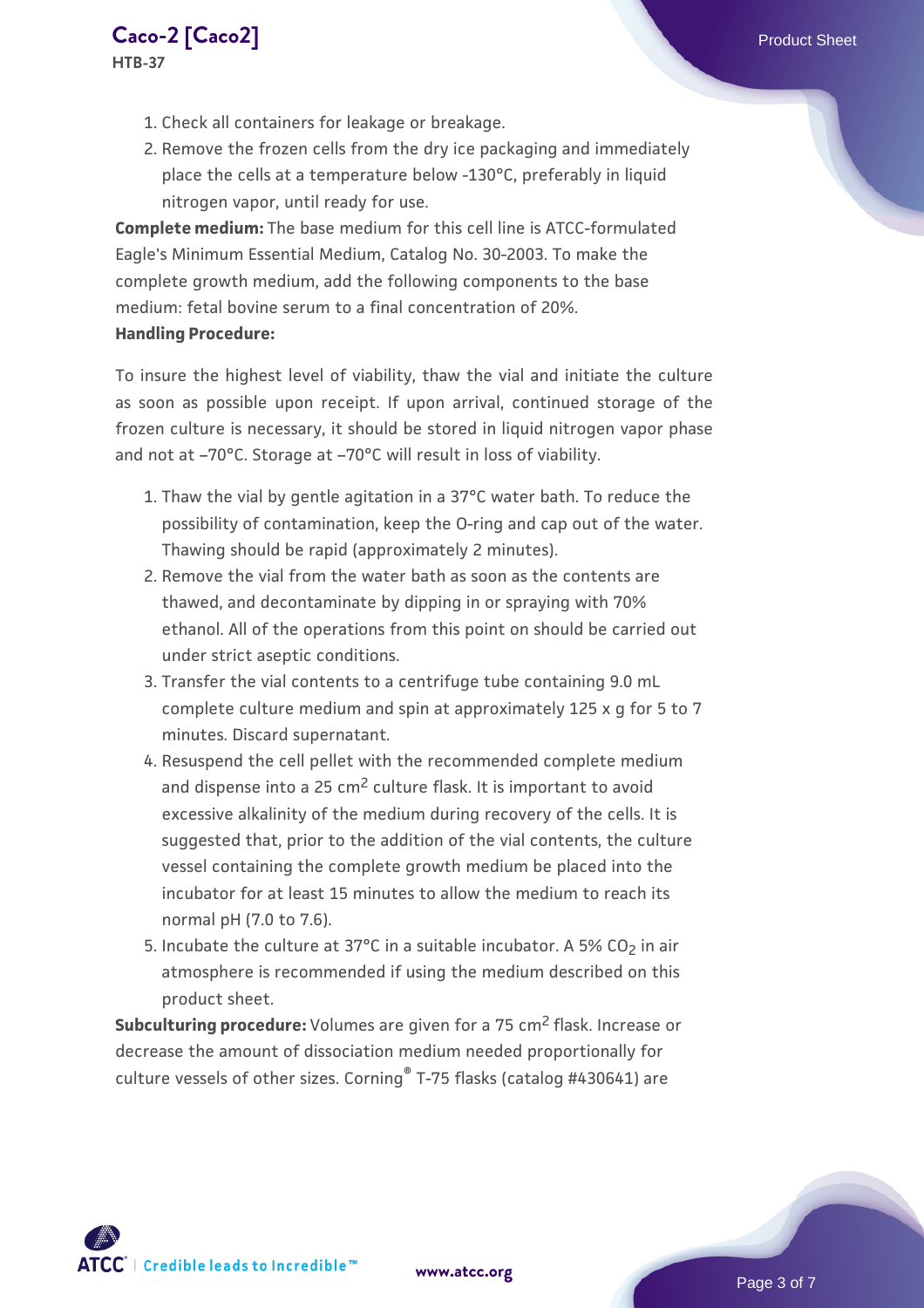**[Caco-2 \[Caco2\]](https://www.atcc.org/products/htb-37)** Product Sheet **HTB-37**

recommended for subculturing this product.

- 1. Remove and discard culture medium.
- 2. Briefly rinse the cell layer with 0.25% (w/v) Trypsin 0.53 mM EDTA solution to remove all traces of serum which contains trypsin inhibitor.
- 3. Add 2.0 to 3.0 mL of Trypsin-EDTA solution to flask and observe cells under an inverted microscope until cell layer is dispersed (usually within 5 to 15 minutes).

Note: To avoid clumping do not agitate the cells by hitting or shaking the flask while waiting for the cells to detach. Cells that are difficult to detach may be placed at 37°C to facilitate dispersal.

- Add 6.0 to 8.0 mL of complete growth medium and aspirate cells by 4. gently pipetting.
- 5. Add appropriate aliquots of the cell suspension to new culture vessels. The recommended inoculum is  $1 \times 10^4$  viable cells/cm<sup>2</sup>. Subculture cells when they are about 80% confluent, at a cell concentration between  $8 \times 10^4$  and  $1 \times 10^5$  cell/cm<sup>2</sup>.
- 6. Incubate cultures at 37°C.

**Subcultivation Ratio:** A subcultivation ratio of 1:4 to 1:6 is recommended **Medium Renewal:** 1 to 2 times per week

**Reagents for cryopreservation:** Complete growth medium supplemented with 5% (v/v) DMSO (ATCC 4-X)

#### **Material Citation**

If use of this material results in a scientific publication, please cite the material in the following manner: Caco-2 [Caco2] (ATCC HTB-37)

#### **References**

References and other information relating to this material are available at www.atcc.org.

**Warranty**

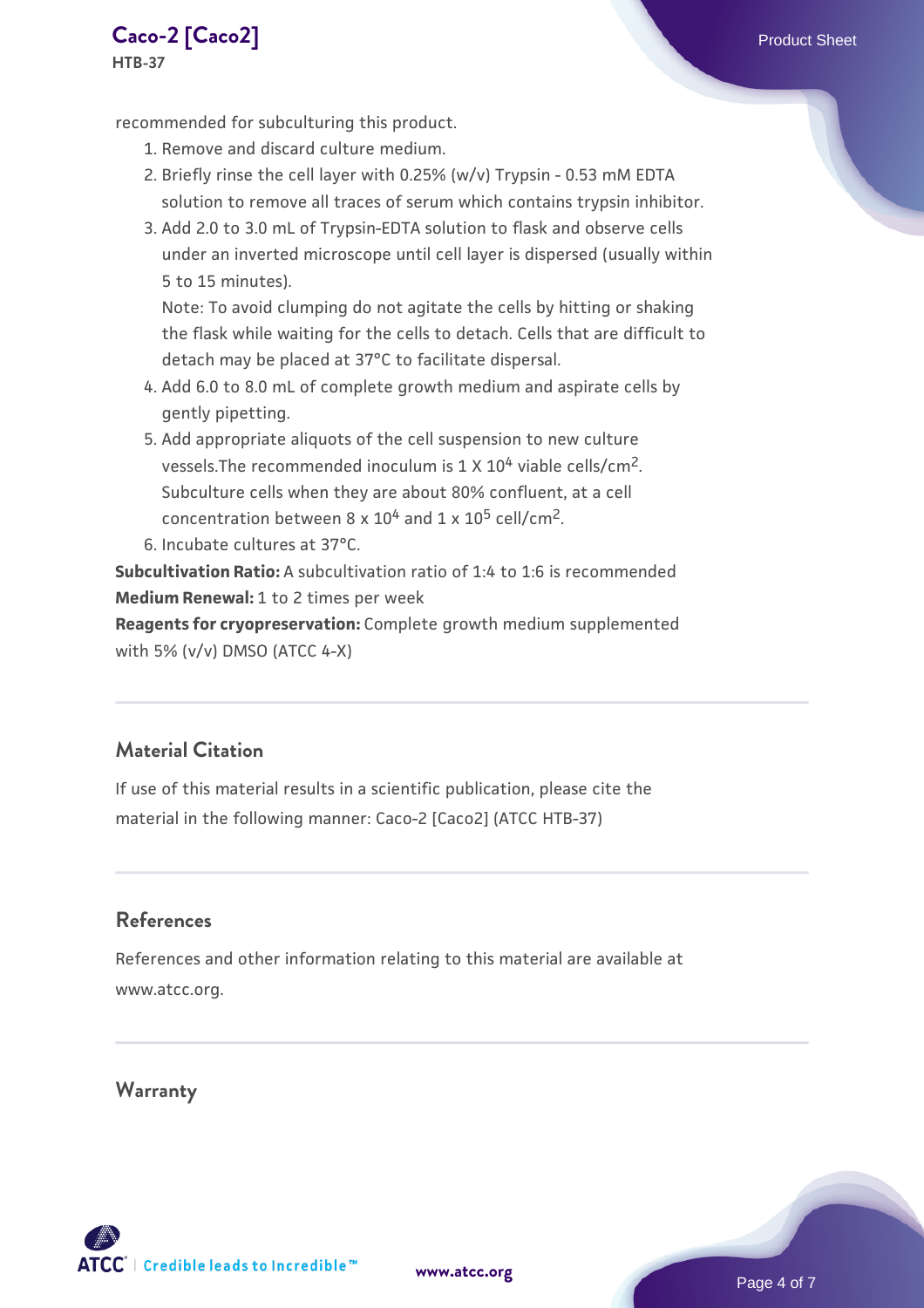The product is provided 'AS IS' and the viability of ATCC® products is warranted for 30 days from the date of shipment, provided that the customer has stored and handled the product according to the information included on the product information sheet, website, and Certificate of Analysis. For living cultures, ATCC lists the media formulation and reagents that have been found to be effective for the product. While other unspecified media and reagents may also produce satisfactory results, a change in the ATCC and/or depositor-recommended protocols may affect the recovery, growth, and/or function of the product. If an alternative medium formulation or reagent is used, the ATCC warranty for viability is no longer valid. Except as expressly set forth herein, no other warranties of any kind are provided, express or implied, including, but not limited to, any implied warranties of merchantability, fitness for a particular purpose, manufacture according to cGMP standards, typicality, safety, accuracy, and/or noninfringement.

#### **Disclaimers**

This product is intended for laboratory research use only. It is not intended for any animal or human therapeutic use, any human or animal consumption, or any diagnostic use. Any proposed commercial use is prohibited without a license from ATCC.

While ATCC uses reasonable efforts to include accurate and up-to-date information on this product sheet, ATCC makes no warranties or representations as to its accuracy. Citations from scientific literature and patents are provided for informational purposes only. ATCC does not warrant that such information has been confirmed to be accurate or complete and the customer bears the sole responsibility of confirming the accuracy and completeness of any such information.

This product is sent on the condition that the customer is responsible for and assumes all risk and responsibility in connection with the receipt, handling, storage, disposal, and use of the ATCC product including without limitation



**[www.atcc.org](http://www.atcc.org)**

Page 5 of 7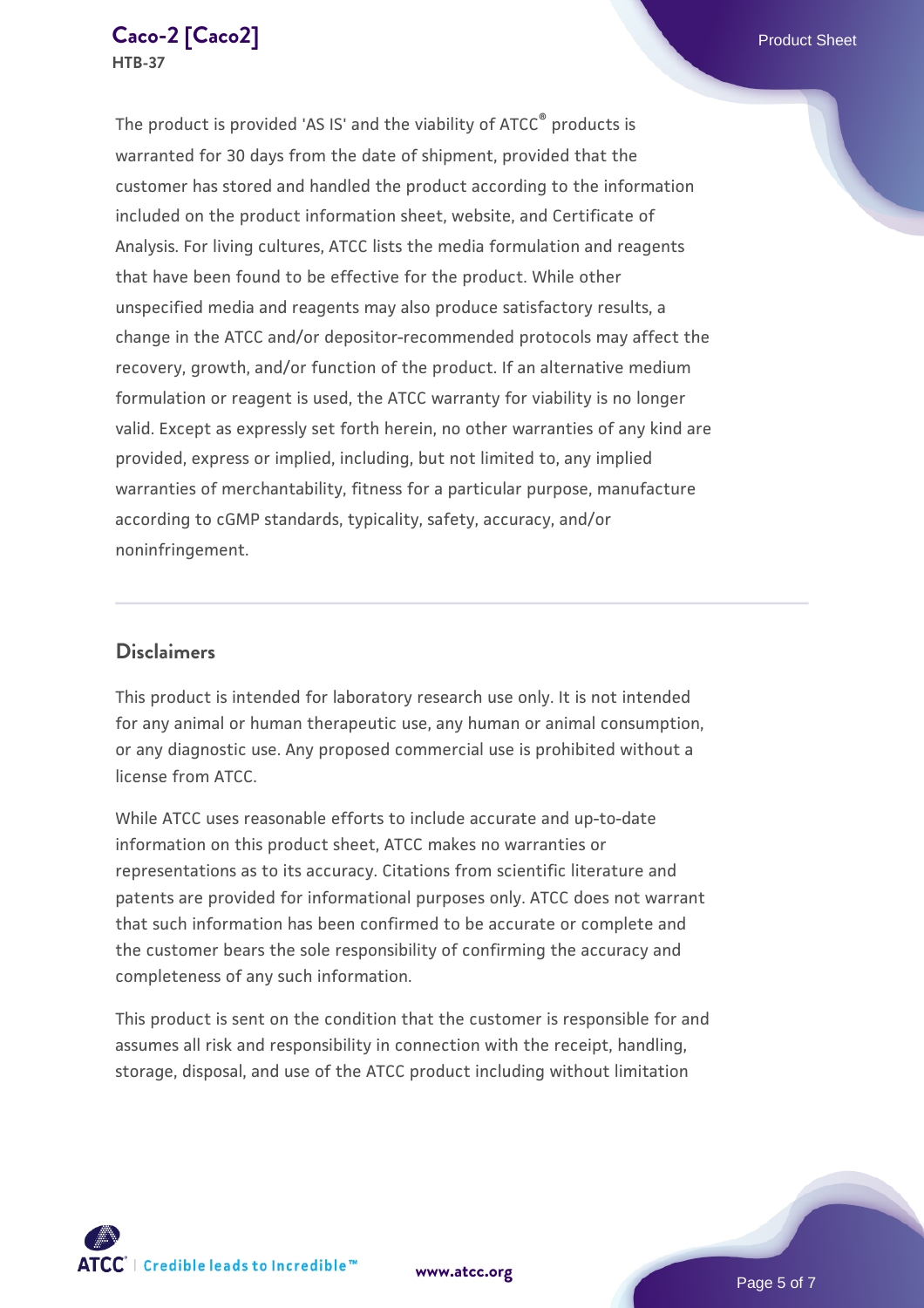taking all appropriate safety and handling precautions to minimize health or environmental risk. As a condition of receiving the material, the customer agrees that any activity undertaken with the ATCC product and any progeny or modifications will be conducted in compliance with all applicable laws, regulations, and guidelines. This product is provided 'AS IS' with no representations or warranties whatsoever except as expressly set forth herein and in no event shall ATCC, its parents, subsidiaries, directors, officers, agents, employees, assigns, successors, and affiliates be liable for indirect, special, incidental, or consequential damages of any kind in connection with or arising out of the customer's use of the product. While reasonable effort is made to ensure authenticity and reliability of materials on deposit, ATCC is not liable for damages arising from the misidentification or misrepresentation of such materials.

Please see the material transfer agreement (MTA) for further details regarding the use of this product. The MTA is available at www.atcc.org.

#### **Copyright and Trademark Information**

© ATCC 2021. All rights reserved.

ATCC is a registered trademark of the American Type Culture Collection.

#### **Revision**

This information on this document was last updated on 2022-01-24

#### **Contact Information**

ATCC 10801 University Boulevard Manassas, VA 20110-2209 USA